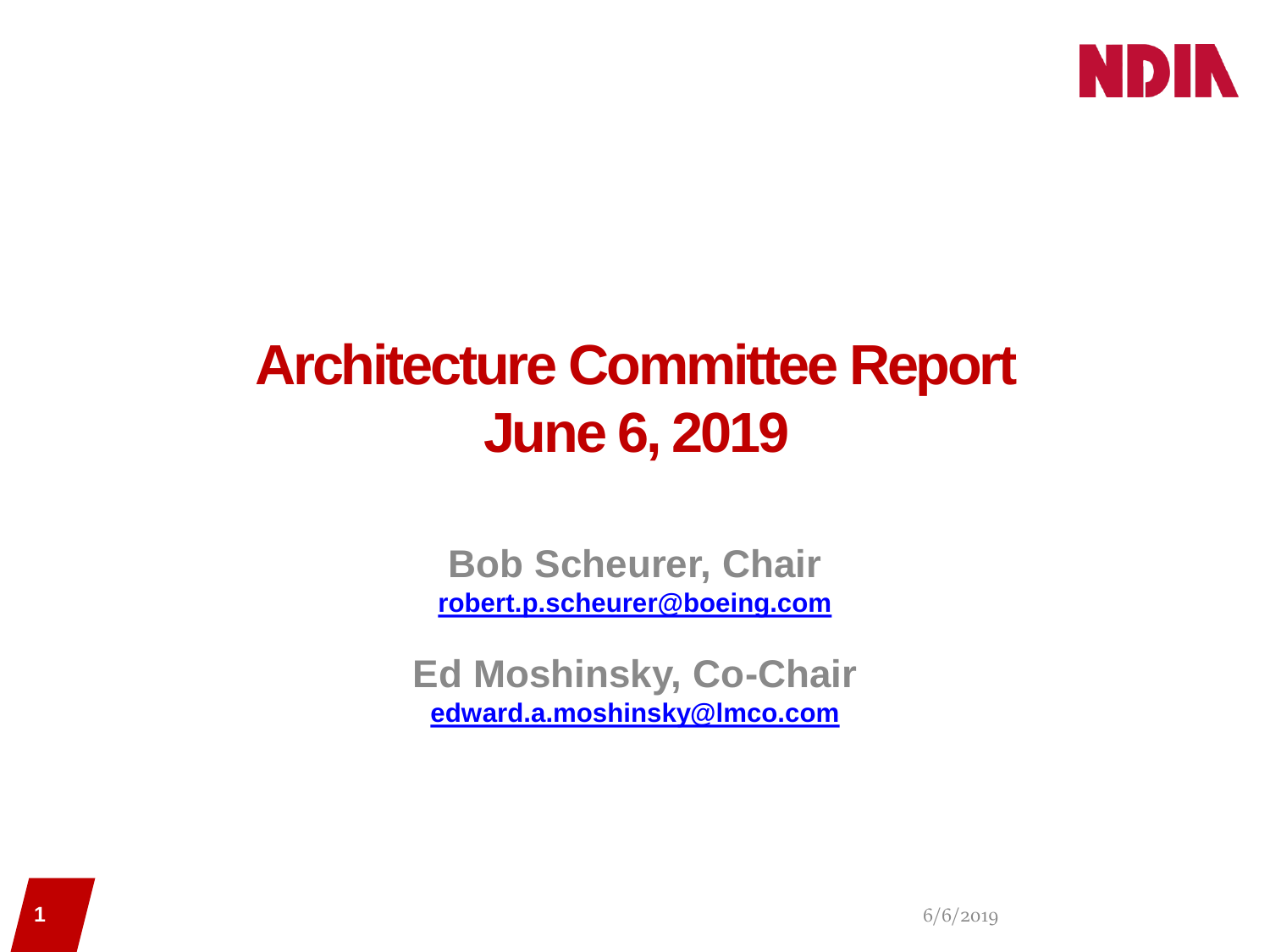## **Status – June 2019**



- **Meeting Bi-Weekly, w/Separate Sub-Committee Meetings as Req'd:**
	- Revisions to MOSA Recommendations and White Paper (Steve Thelin, et. al.)
	- MOSA Metrics (Modularity / Openness) (Charles Domercant, et. al.)
- **Currently 60 Members – Cross-Section of Industry & Govt.**
	- Incl. DoD/Services Sponsors: Philomena (Phil) Zimmerman, Monique Ofori (Proxy), Kyle Hurst, et. al.
	- About 1/4 are regularly engaged participants
- **SE Conference Abstract Submittals for Architecture Track**
- **2019 Focus Area: Modular Open Systems** *Approach* **(MOSA)**
	- Support to DoD/Services (Phil Zimmerman, et. al.)
		- MOSA Standardization
		- MOSA Requirements on Acquisition Programs
		- MOSWG (Modular Open Systems Working Group) Participation by Arch. Committee Members
			- 1. Committee is engaged as a **contributing participant of the MOSWG**
			- 2. Several Committee members **volunteered to be part of the Tiger Team on MOSA** Standards Identification & Development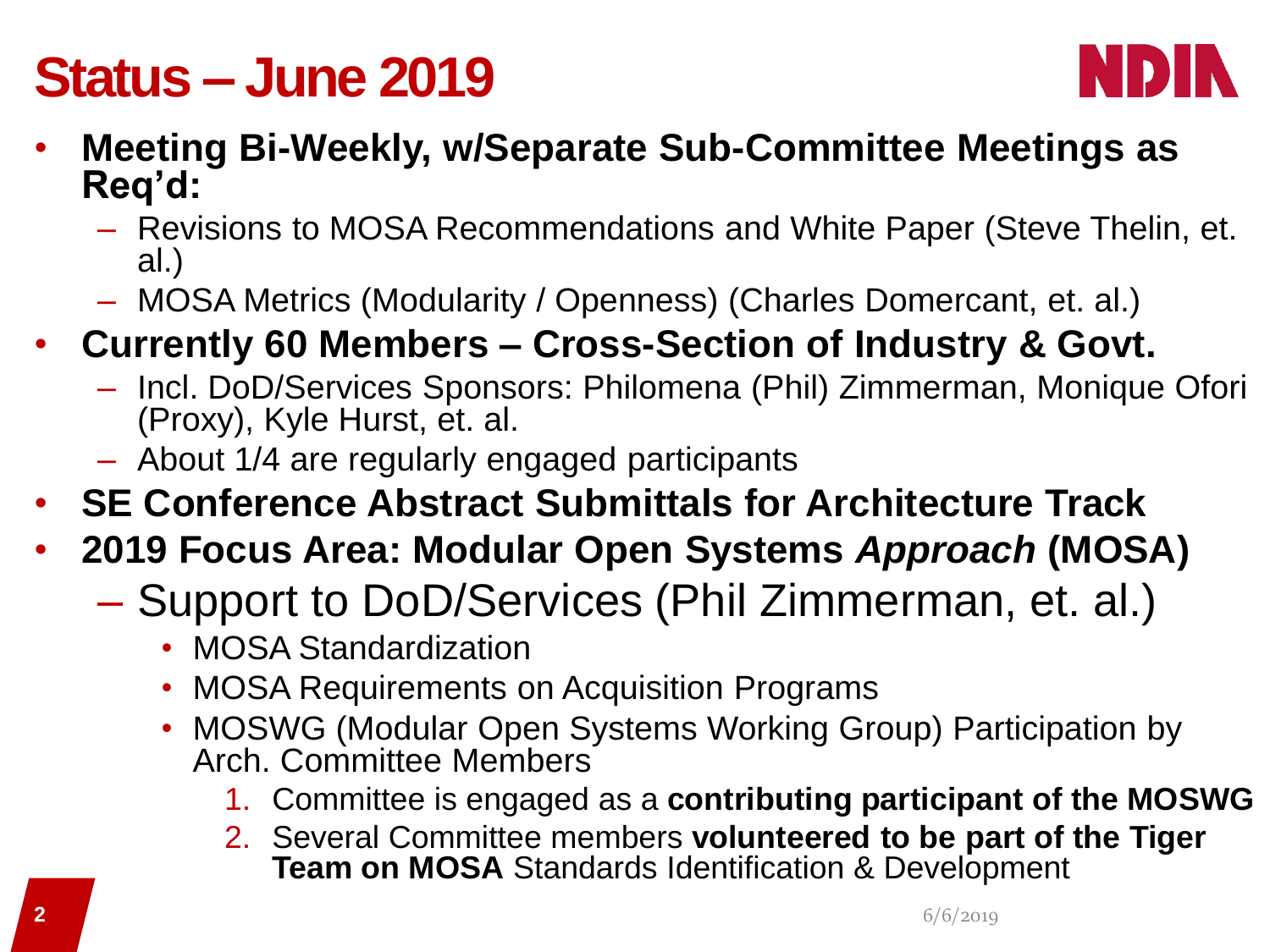# **Status – June 2019 (Continued)**



- **Response to DoD Inquiry: "***What does Industry need from OSD to show OSD's commitment to MOSA***?" (Ed Moshinsky Coordinating)**
- **Inquiry by Phil Zimmerman: How to make architectures and architecting more useful.**
- **Future Architecting/Architecture Topics Under Consideration:**
	- Architectures in Mission Engineering, Digital Engineering, etc.
	- Architecture Frameworks (UAF etc.)
	- Reference Architectures
	- $-$  Etc.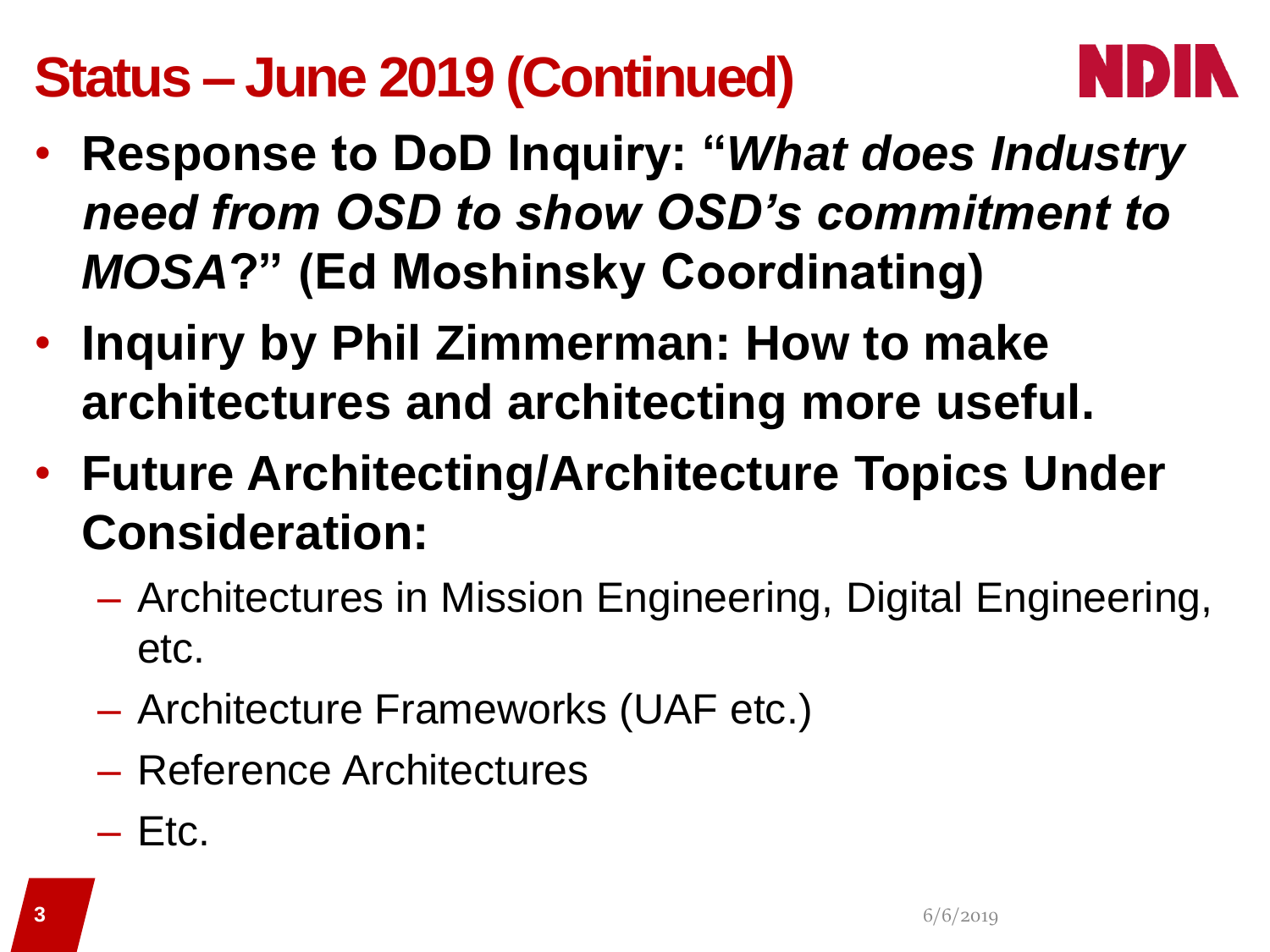# **Architecture Committee Current Membership**

| <b>Name/E-Mail Address</b> |                                                                                                           | <b>Name/E-Mail Address</b> |                                                                                                         |
|----------------------------|-----------------------------------------------------------------------------------------------------------|----------------------------|---------------------------------------------------------------------------------------------------------|
| 1.                         | Palmer (US), John R <john.r.palmer2@boeing.com>;</john.r.palmer2@boeing.com>                              | 31.                        | Thomas Murphy <murphyth@silverbulletinc.com>;</murphyth@silverbulletinc.com>                            |
| 2.                         | steven.dam@specinnovations.com;                                                                           | 32.                        | Tim Olson <tim.olson@lsi-inc.com>;</tim.olson@lsi-inc.com>                                              |
| 3.                         | Pape-II (US), Louis E < louis.e.pape-ii@boeing.com>;                                                      | 33.                        | charles.domercant@gtri.gatech.edu;                                                                      |
| 4.                         | Sisson (US), Curtis A <curtis.a.sisson@boeing.com>;</curtis.a.sisson@boeing.com>                          | 34.                        | Peter Grim <peter.grim@lmco.com>;</peter.grim@lmco.com>                                                 |
| 5.                         | Gau Pagnanelli (US), Christi A <christi.a.gaupagnanelli@boeing.com>;</christi.a.gaupagnanelli@boeing.com> | 35.                        | kvv5cf@virginia.edu; eric.b.dano@baesystems.com;                                                        |
| 6.                         | Gualdoni (US), James D < James.D.Gualdoni@boeing.com>;                                                    | 36.                        | Domercant, Jean <jean.domercant@gtri.gatech.edu>;</jean.domercant@gtri.gatech.edu>                      |
|                            |                                                                                                           | 37.                        | tamcdermott42@gmail.com;                                                                                |
| 7.                         | Kyes (US), Kelly <kelly.kyes@boeing.com>;</kelly.kyes@boeing.com>                                         |                            |                                                                                                         |
| 8.                         | Franco (US), Mike <mike.franco@boeing.com>;</mike.franco@boeing.com>                                      | 38.                        | Hambrick, Tamara [US] (MS <tamara.hambrick@ngc.com>;</tamara.hambrick@ngc.com>                          |
| 9.                         | Nielsen-Jr (US), Brian D<br><br><br><br><br>Shielsen-jr@boeing.com>;                                      | 39.                        | Jugovic, Heidi J [US] (MS <heidi.jugovic@ngc.com>;</heidi.jugovic@ngc.com>                              |
| 10.                        | Dillon (US), Kevin <kevin.dillon2@boeing.com>;</kevin.dillon2@boeing.com>                                 | 40.                        | Lepe, Pedro D [US] (AS <pedro.lepe@ngc.com>;</pedro.lepe@ngc.com>                                       |
| 11.                        | Adrienne A Rivera <aarivera@raytheon.com>;</aarivera@raytheon.com>                                        | 41.                        | Kruse, Jonathan <jonathan.kruse@imco.com>;</jonathan.kruse@imco.com>                                    |
| 12.                        | Alan Brenner <al.brenner@bbi2.com>;</al.brenner@bbi2.com>                                                 | 42.                        | Mitchell, Steve <steve.mitchell@imco.com>;</steve.mitchell@imco.com>                                    |
| 13.                        | Bruce J Brown (IS<br><br>brown.bruce@ngc.com>;                                                            | 43.                        | Thomas McDermott <tmcdermo@stevens.edu>;</tmcdermo@stevens.edu>                                         |
| 14.                        | Chester L Levins <chester l="" levins@raytheon.com="">;</chester>                                         | 44.                        | Coughenour, Mike <mike.coughenour@lmco.com>;</mike.coughenour@lmco.com>                                 |
| 15.                        | Claudia Rose <claudia.rose@bbi2.com>;</claudia.rose@bbi2.com>                                             | 45.                        | Steve Thelin <stephen_thelin@raytheon.com>;</stephen_thelin@raytheon.com>                               |
| 16.                        | Dave McDaniel <davem@silverbulletinc.com>;</davem@silverbulletinc.com>                                    | 46.                        | Gans, Howard <hgans@harris.com>;</hgans@harris.com>                                                     |
| 17.                        | Edward A Moshinsky <edward.a.moshinsky@lmco.com>;</edward.a.moshinsky@lmco.com>                           | 47.                        | mark.gibson@engilitycorp.com; john.stough@jhna.com;                                                     |
| 18.                        | Everett Lewis <everett.t.lewis@rolls-royce.com>;</everett.t.lewis@rolls-royce.com>                        | 48.                        | Ofori, Monique F CTR OSD OUSD ATL (US) <monique.f.ofori.ctr@mail.mil>;</monique.f.ofori.ctr@mail.mil>   |
| 19.                        | gkukkala@drc.com;                                                                                         | 49.                        | Gibson, Mark @ Engility <mark.gibson@engility.com>;</mark.gibson@engility.com>                          |
| 20.                        | Jack E Zavin OSD OUSD ATL (US <jack.e.zavin.civ@mail.mil>;</jack.e.zavin.civ@mail.mil>                    | 50.                        | Robinson (US), Jeffrey D <jeffrey.d.robinson2@boeing.com>;</jeffrey.d.robinson2@boeing.com>             |
| 21.                        | jklein@sei.cmu.edu;                                                                                       | 51.                        | Carter, Brian [US] (AS) < Brian.Carter@ngc.com>;                                                        |
| 22.                        | Judith S. Dahmann <jdahmann@mitre.org>;</jdahmann@mitre.org>                                              | 52.                        | Alexander, Tyesia P CTR (USA) <tyesia.p.alexander.ctr@mail.mil>;</tyesia.p.alexander.ctr@mail.mil>      |
| 23.                        | Kendall G Young (AS <kendall.young@ngc.com>;</kendall.young@ngc.com>                                      | 53.                        | Gibson, Mark <mark.s.gibson@saic.com>;</mark.s.gibson@saic.com>                                         |
| 24.                        | Kevin S. Agan CIV (US < kevin.s.agan.civ@mail.mil>;                                                       | 54.                        | Gibson, Mark S CTR OSD OUSD R-E (USA) <mark.s.gibson6.ctr@mail.mil>;</mark.s.gibson6.ctr@mail.mil>      |
| 25.                        | Marino, Rob <robert.marino@ngc.com>;</robert.marino@ngc.com>                                              | 55.                        | Hurst, James K (Kyle) CIV USAF SAF-AQ (US) <james.k.hurst9.civ@mail.mil>;</james.k.hurst9.civ@mail.mil> |
| 26.                        | Michael L Wayson CIV OSD DOD CIO (US <michael.l.wayson.civ@mail.mil>;</michael.l.wayson.civ@mail.mil>     | 56.                        | LauraEHart1@gmail.com; Laura.E.Hart@Imco.com;                                                           |
| 27.                        | Philomena Zimmerman <philomena.m.zimmerman.civ@mail.mil>;</philomena.m.zimmerman.civ@mail.mil>            | 57.                        | Dillow, Robert A CTR OSD OUSD R-E (USA) <robert.a.dillow.ctr@mail.mil>;</robert.a.dillow.ctr@mail.mil>  |
| 28.                        | Roedler, Garry J <garry.j.roedler@imco.com>;</garry.j.roedler@imco.com>                                   | 58.                        | Dillow, Robert <robert.dillow@dac.us>;</robert.dillow@dac.us>                                           |
| 29.                        | Ron C Williamson <ron c="" williamson@raytheon.com="">;</ron>                                             | 59.                        | Moshinsky, Alan alan.moshinsky@lmco.com                                                                 |
| 30.                        | S R Muller CIV (US < shaughnn.r.muller.civ@mail.mil>;                                                     | 60.                        | Scheurer, Bob Robert.p.scheurer@boeing.com                                                              |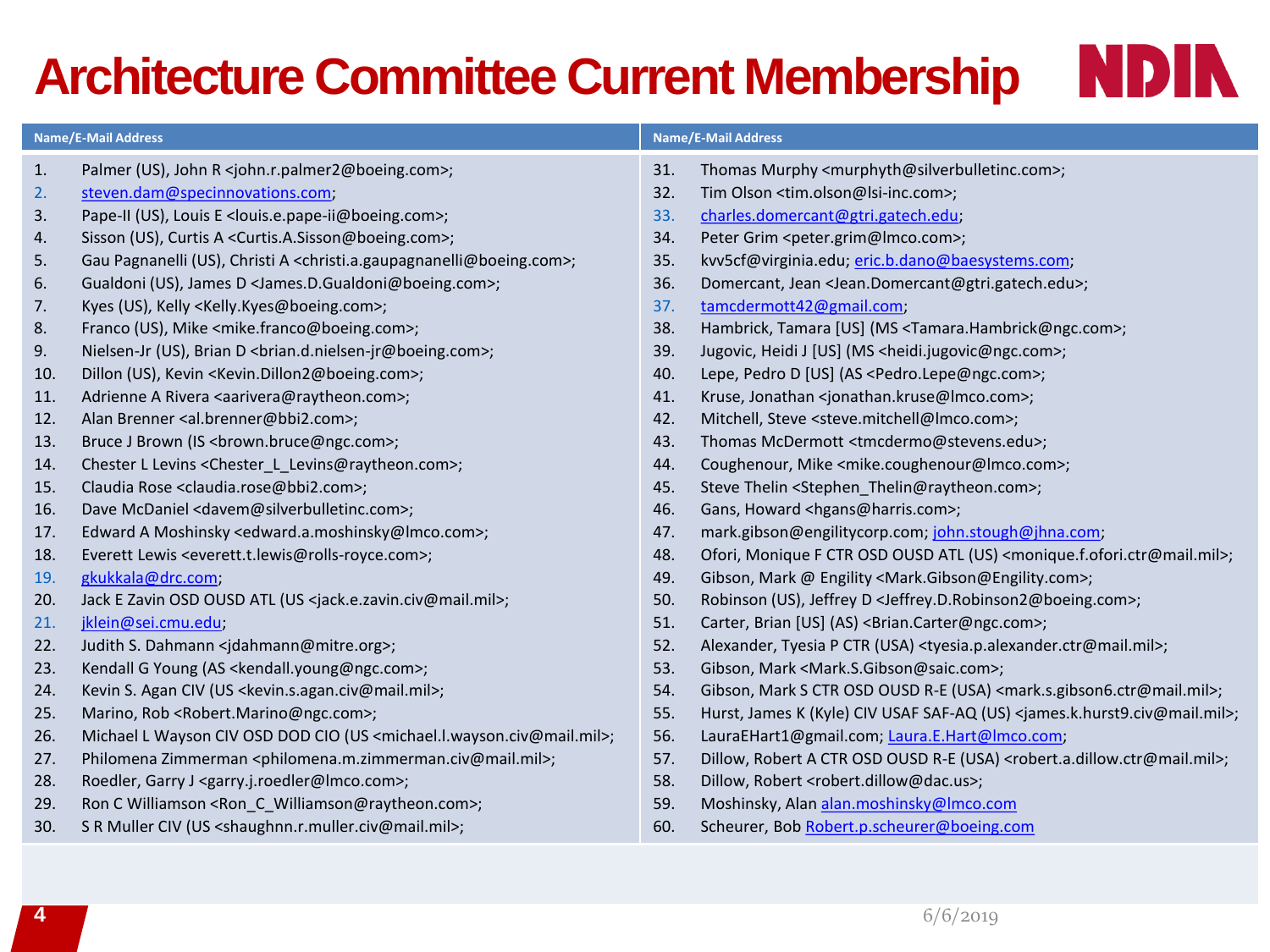### **Back-Up/Reference Material**

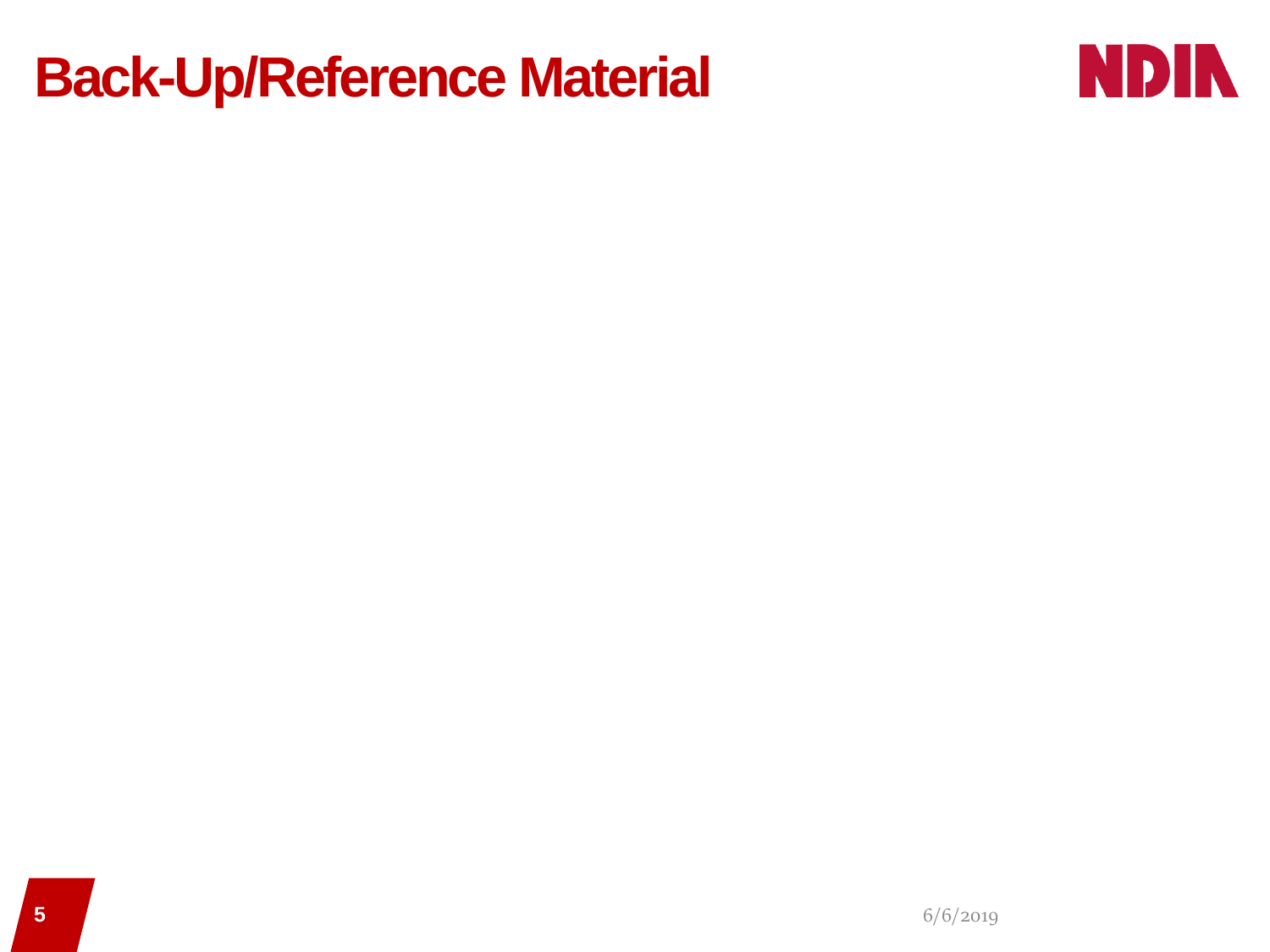#### **Summary of MOSA White Paper Recommendations (Rev. B -201904)**



- **1. Develop MOSA strategy:** Explicitly state MOSA objectives, desired outcomes, and the strategy/plan for getting there at all appropriate levels.
- **2. Define MOSA Implementation Approach for Each Level of Design:** Define levels of modularity and openness addressed, planned partitioning, what and how interfaces are to be controlled, and the domain in which commonality is desired.
- **3. Define Interfaces in Terms of MIL-STD-881D Taxonomy Levels of Detail (2 and 3 Digit Level, i.e. Major System Levels; For example, 4-digit level would be a radar system, air frame, propulsion, power, etc.):** MIL-STD-881D is important for establishing a common language, and needs to be used consistently
- **4. Apply MOSA in Software Architectures at Appropriate Levels of Abstraction and Complexity:** Develop a SW taxonomy similar to 881D to guide development of SW MOSA along with the targeted applicable SW domain
- **5. Implement MOSA as part of a larger and more robust Digital Engineering strategy**
- **6. Incorporate cybersecurity strategy in a MOSA application at the time of initial design, not as a later addition:** Design-in SSE up front and as part of the system architecture
- **7. DOD and industry work together to define how to evaluate MOSA and certify as MOSA compliant:** Define MOSA metrics, evaluation process, certification requirements, and create library of MOSA certified systems
- **8. Develop and implement factors to enable culture change required for successful widespread adoption of MOSA**: Includes OSMP, MOSA in Technical Reviews, and MOSA Strategy Defined at all levels of the system
- **9. Create Library of MOSA Certified Systems and Interfaces**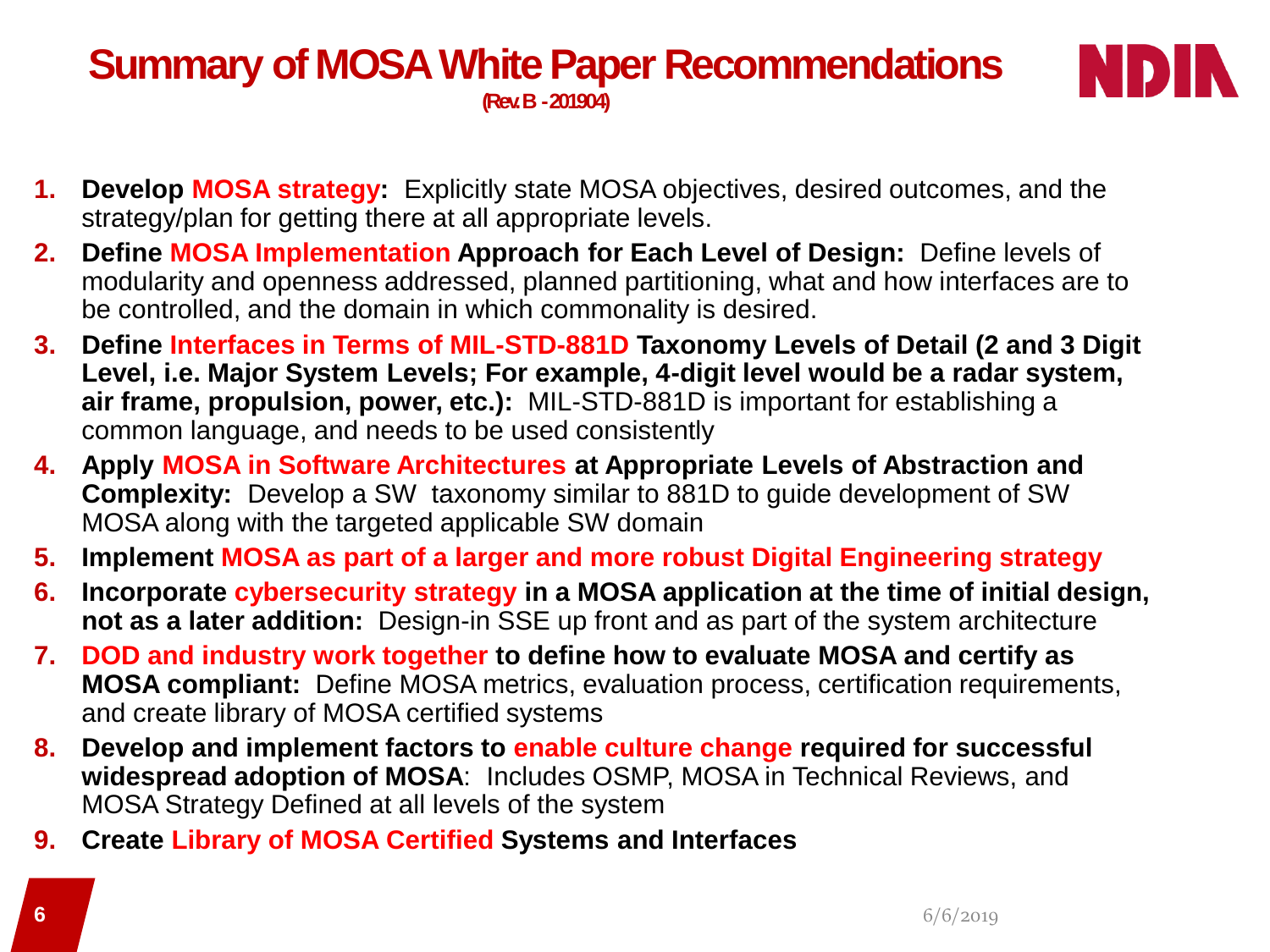**Architecture Committee Near-Term Discussion Topics**

- **Enterprise Architecture (EA) – Ed Moshinsky**
- **Mission Engineering, Including MIM Feeding EA – Ed Moshinsky**
- **Architecture for Standards – Tom Murphy**
- **What is the minimal set of data defining "openness"? – Phil Zimmerman via Tom Murphy**
- **Proper Segregation of Functional Design – Tom Murphy**
- **Meta Data – Tom Murphy**